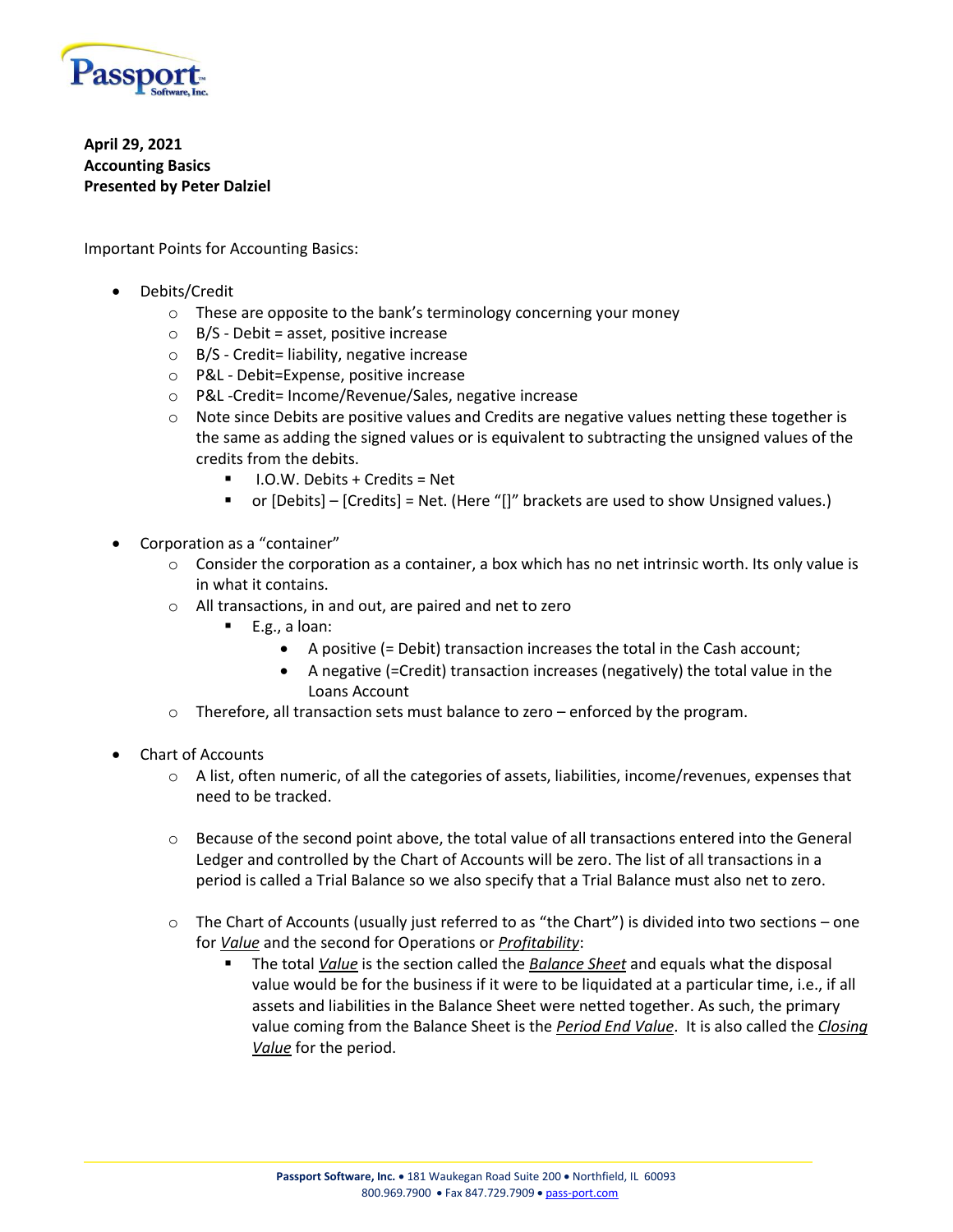

- (Note in the sense of giving the net value of the business, this value does not take into account actual market conditions, whether or not all of your assets are real, etc. It is a Book value.)
- At the year end when the overall picture of the company's Value and Profitability are assessed, the Balance Sheet total is therefore the net value of the company as of the closing date (e.g.,12/31/20). In other words, it is the net value of the Balance Sheet, the Closing Value, as of 12/31/20. For example, if, at year end, you had \$10K of cash in bank, \$5K loans and \$7K of Accounts Receivable, your Balance Sheet would be 10 – 5 + 7 = 12K. I.e., your closing value would be 12K.
- By contrast, the totals of the *changes* in value of the entries in the second section is called Profit & Loss (P&L), (or Operations or Income & Expense). The P&L gives us the net change for a particular stretch of time (a period) of all the income and expense entries. (A period is typically a month, a quarter or a year).
- For each period, the net change in value of all these transactions corresponds to the profitability for that period. For example, say, in June, if your opening value for the revenue account as of June  $1^{st}$  was \$125K and by June 30 your (closing) value was \$200K, you would say that your June revenue was 75K. Putting this another way, if we started the month with "x" dollars in a P&L account, the account would have "x" plus the net change at the period end. Suppose, in addition that, the net change (n/c) in each of the following was: Cost of Sales - n/c 35K, payroll wage expense - n/c 10K and other overheads -7K. Then for the month of June your net P&L would be the sum of the net changes for the period i.e.  $(75) + 35 + 10 + 7$  which would be a profit of (23).
- Here we use the accounting convention of enclosing credit values (negative values) in parentheses – which means that the revenue and the profit are credits. In this context a credit value for a profit means the value of the (credit) revenues exceeds the values of the (debit) expenses and so this is "real" profit, i.e., a profit is represented by a credit amount. If the net of all P&L net change credits and debits were a debit value (positive) then that represents a loss.
- o Year End is a special time
	- At year end the net of all income and expense for the year are tallied and become the annual net profit.
	- At year end the P&L section is also cleared to make way for a new year and the net profit for the year that is being closed is moved to Retained Earnings.
	- Retained Earnings can be considered a liability to the stockholders because this is basically the value of the profits that will pay dividends to the stockholders. This is also the same basic reason why revenues are booked as credits: ultimately any revenue that exceeds the expenses is potentially a liability to be paid to the stockholders.